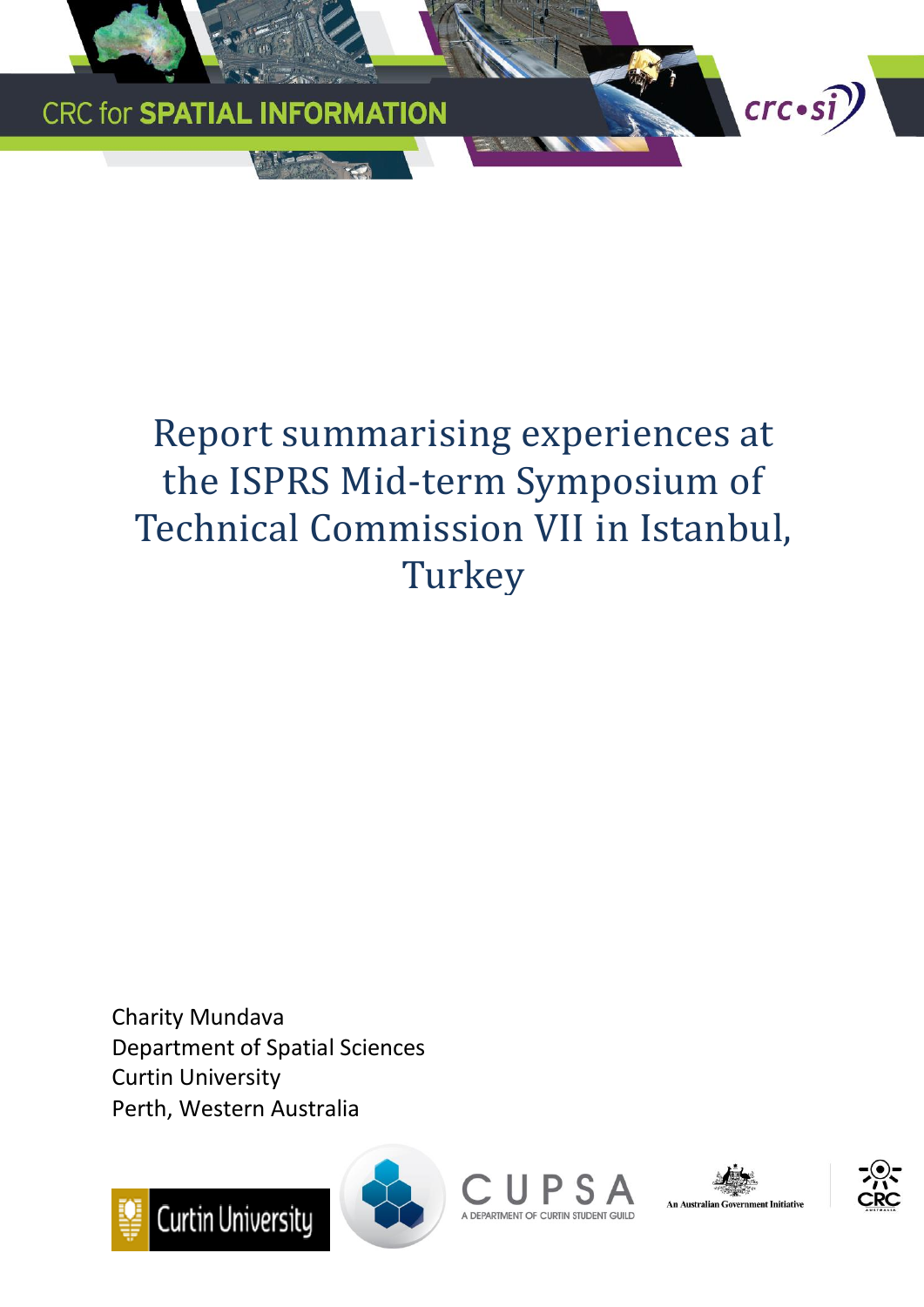

My name is Charity Mundava and I am a PhD student within the Department of Spatial Sciences at Curtin University in Perth, Western Australia. My PhD project is focused on developing tools that can be used for Above Ground Biomass assessment using remote sensing for the Kimberley rangeland area in the Northern part of the state of Western Australia. I would like to share my recent experiences at the ISPRS Mid-term Symposium of ISPRS Technical Commission VII. The Mid-term Symposium of ISPRS Technical Commission VII took place at the Istanbul Technical University from 29 September to 2 October 2014 in Istanbul, Turkey. Istanbul is a very rich historical city where Asia meets Europe with a lot of diversity (Plate 1). It was such a great opportunity to visit this lovely city. The title of the paper I submitted was 'Evaluation of vegetation indices for rangeland biomass estimation in the Kimberley area of Western Australia. The report is split into four parts: 1) a brief introduction, 2) a detailed summary of the symposium, 3) social events and 4) acknowledgements.



Plate 1: Overview of the Istanbul city with a view of the Bosphorus

### **The Symposium**

The symposium was running under the banner of *"Thematic Processing, Modeling and Analysis of Remotely Sensed Data".* It was opened with a welcome to country from Prof. Filiz Sunar who was also the symposium chair. During the opening session the two winners of the travel grants were presented with the awards, these were Chia-Hsiang Yang and myself (Plate 2). The conference was an excellent occasion for knowledge exchange, exploration and discussion with researchers from all over the globe on topics related to the advances of remote sensing, computer vision, image analysis and related fields. Summaries of the different sessions and my experiences are given below: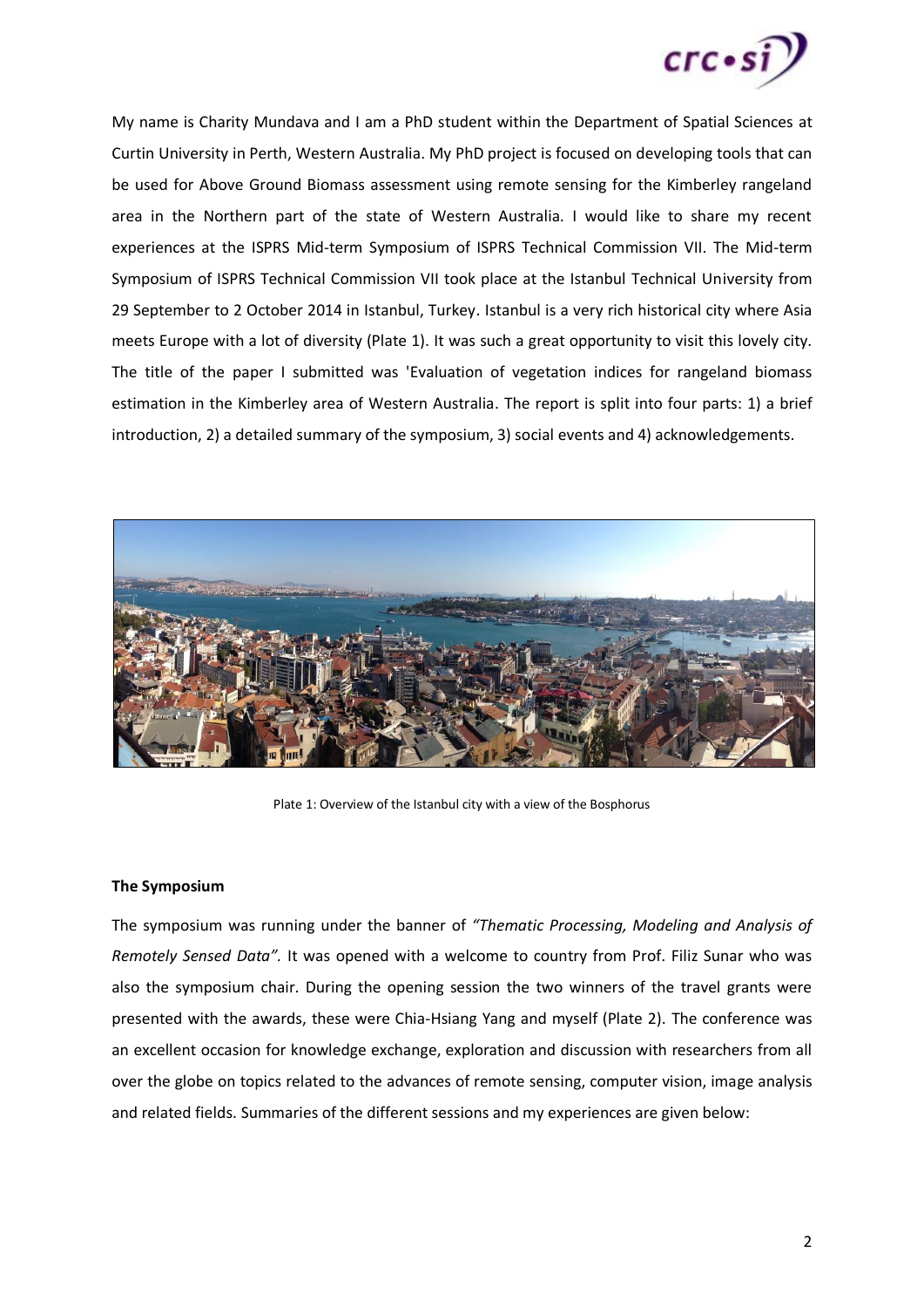



Plate 2: Receiving the ISPRS Foundation travel grants from Christian Heipke

#### *Plenary session*

The plenary sessions had speeches from internationally recognised keynote speakers such as Wofgang Wagner (Vienna University of Technology), Deren Li (Wuhan University) Christina Heipke (Leibniz University, Hannover), Jixian Zhang (Chinese Academy of Surveying and Mapping) and Malcom Taberner (Plymouth Marine Laboratory) among many others. The plenary sessions were an eye opener and gave me an overview of the directions of future research in remote sensing.

#### *Oral session*

The technical programme was organised into different parallel sessions covering topics such as Image classification, LIDAR, Change detection, Hyperspectral data, Data fusion, Crop monitoring and Physical modelling and Signatures. Sitting in and listening to colleagues give their presentations gave me an overview of what they are doing and also inspired new ideas for my own work. There was an opportunity for me to give an oral presentation. The talk helped me gain confidence in articulating my research to a wider audience, a skill which is very necessary as a researcher. One of the main highlights for me was attending the White Elephant session. The topics covered during the session were how to write a thesis/paper, how to write a proposal and how to give presentations. Even though I have gone to many sessions that are offered by my university covering these topics, it was quite interesting to hear perspectives from researchers who have had a lot of experience in the field. I learnt a lot from their hands on experience.